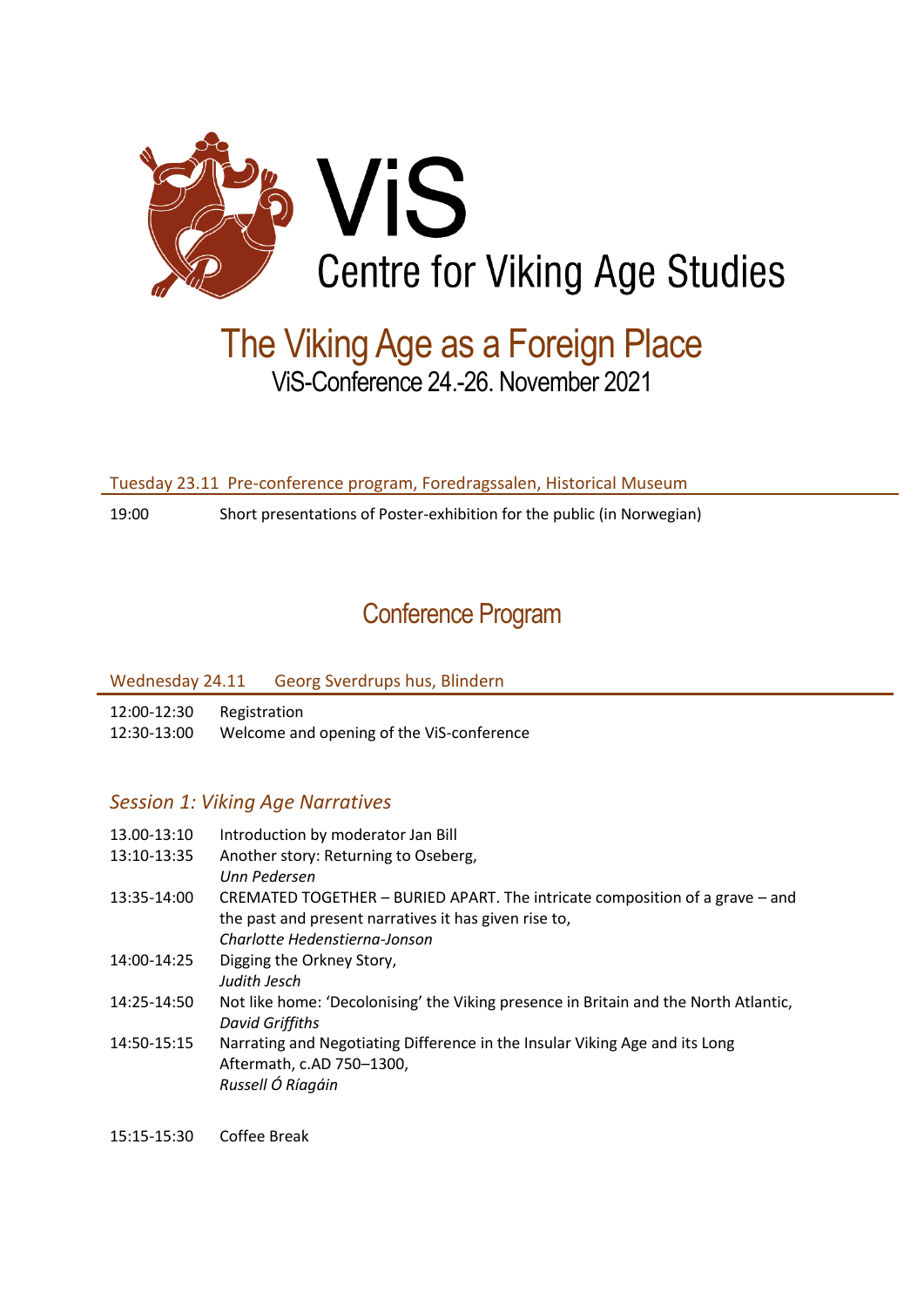| 15:30-15:55 | Memories of Malevolence: Viking Endeavor in the Later Medieval Saints' Lives of the |
|-------------|-------------------------------------------------------------------------------------|
|             | Low Countries,                                                                      |
|             | <b>Christian Cooijmans</b>                                                          |
| 15:55-16:20 | How foreign were the Vikings? A brief review of how                                 |
|             | what-caused-the-Viking-age-narratives mirror contemporary society,                  |
|             | Lars Erik Gjerpe                                                                    |
| 16:20-16:45 | Narratives of Sacrifice,                                                            |
|             | Marianne Moen                                                                       |
| 16:45-17:10 | Exotic TV Vikings: Casting an orientalising gaze on the past,                       |
|             | Pragya Vohra                                                                        |
|             |                                                                                     |
|             |                                                                                     |

*20:30 Conference dinner at Festningen restaurant, Myntgata 9*

Thursday 25.11 Georg Sverdrups hus, Blindern

## *Session 2: Speaking Objects*

| $9:00-9:10$ | Introduction by moderator Kristel Zilmer                                                                                 |
|-------------|--------------------------------------------------------------------------------------------------------------------------|
| 9.10-9.35   | Coinage and Identity in Viking England,<br><b>Gareth Williams</b>                                                        |
| 9.35-10.00  | Interactions of Change: Pursuing 'Abbasid Coinage from the Caliphate to Northern<br>Europe,<br>Sara Ann Knutson          |
| 10.00-10.25 | Measuring trust in late Viking Age society,<br>Svein Gullbekk                                                            |
| 10:25-10:45 | Coffee break                                                                                                             |
| 10.45-11.10 | Global trading during the Viking Age - from walrus ivory to Kufic coins,<br>Nadia Haupt, Claire Houmard and Ulla Odgaard |
| 11:10-11:35 | Secret Messages or Random Vandalism - Secondary Treatment of Viking Silver,<br>Gitte Ingvardson                          |
| 11:35-12:00 | From Monuments of the Dead to living communities,<br>Mari Arentz Østmo                                                   |
| 12:00-13:00 | Lunch                                                                                                                    |
| 13:00-13:25 | The Viking Age from Below: Narratives of Captivity, Enslavement, and Coercion,<br><b>Ben Raffield</b>                    |
| 13:25-13:50 | Inscribed by Narrative: Heirlooms and Other Objects in the Viking Age,<br>Lesley Abrams                                  |
| 13:50-14:10 | Coffee break                                                                                                             |

## *Session 3: Human-Environmental Interactions*

- 14:10-14:20 Introduction by moderator Karoline Kjesrud.
- 14:20-14:45 The Fimbulwinter hypotheses could they all be right? *Ingar Mørkestøl Gundersen*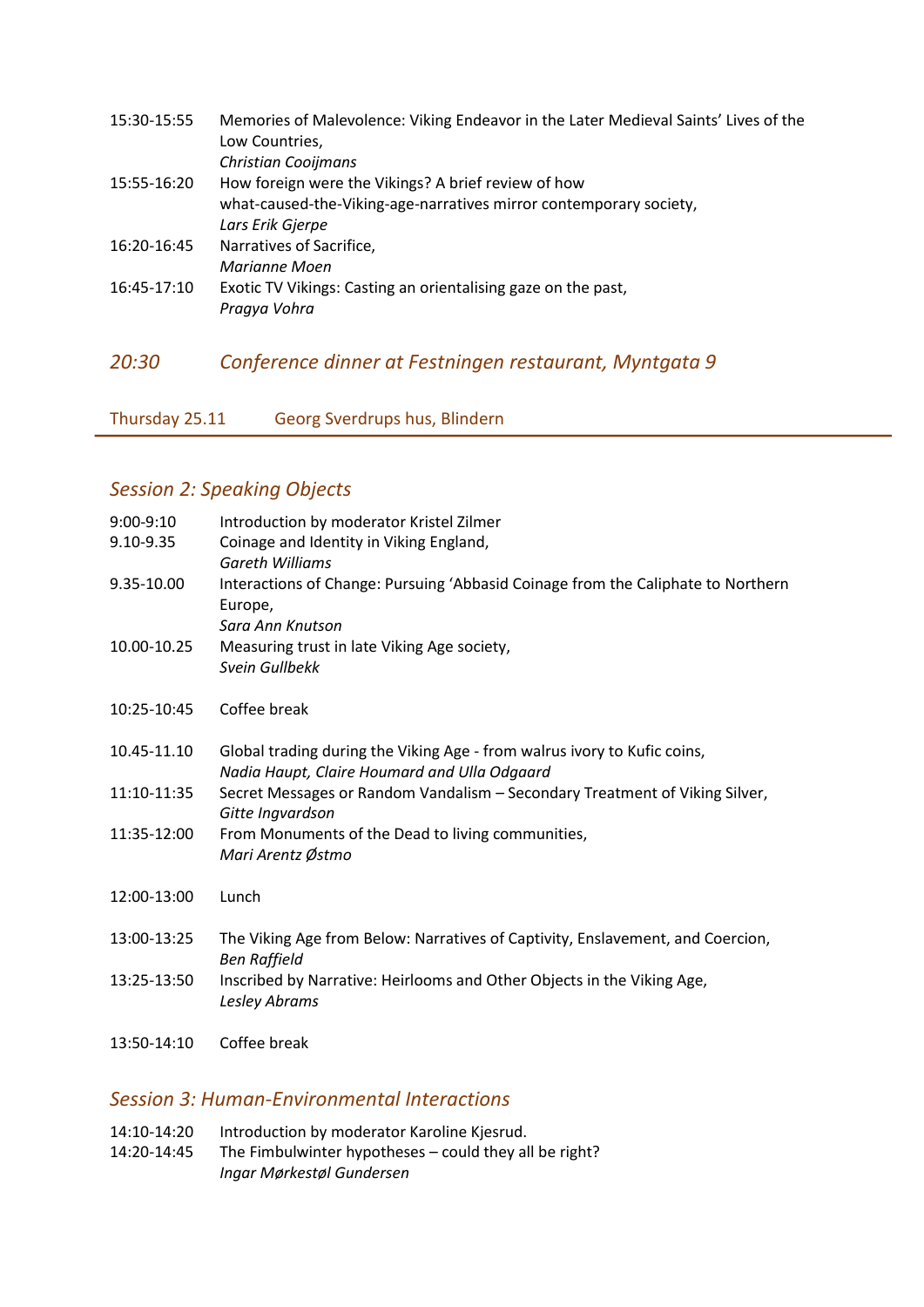#### 14:45-15:05 Volcanic Eruptions and their Impacts on Climate, Environment, and Viking Society in 500-1250 CE, *Kirstin Krüger, Manon Bajard, Eirik Ballo, Anna deBode, Evelien van Dijk, Helge Høeg, Kjetil Loftsgarden, Ingar Mørkestøl Gundersen, Michael Sigl, Anna Theresia Maria ter Schure, Sanne Boessenkool, Frode Iversen and the VIKINGS Team*

#### Thursday 25.11 Foredragssalen, Historical Museum, Frederiks gate 3

#### 17:30-19:00 Presentation of poster exhibition for Conference Participants and Tours to the exhibitions "Vikingr" and "Fabelaktige dyr" at the Historical Museum

#### *Poster presentations*:

Völva rediscovered? Expressions of magic, power and identity in a Viking Age grave, *Julie Westlye, Leszek Gardeła, Klaudia Karpińska*

From the Outside In? Countering Narratives of Viking 'Expansion', *Caitlin Ellis*

King Anlaf Guthfrithsson's 'Raven' 'Bird' Coinage, *Johanne Porter*

"Linnaniemi" –necklace type from a new Perspective *Eeva Jonsson,*

'Here terrible portents': Climate Shocks in the Generation before the Viking Age, *Tenaya Jorgensen*

The Viking silver – A story of recycling? *Astrid Tvedte Kristoffersen*

"Hey, I got one of those DNA tests on my birthday. I am 10% Viking!" -"Cool, what kind of Viking are you then?" *Karolina Pallin*

Round or Square? Signaling ethnicity in the Viking Age and Early Middle Age, *Lisbeth Skogstrand*

Entanglements in the landscape: Analysing Icelandic turf houses and earthworks using ideas of Human Ecodynamics and Multispecies Archaeology, *Pablo Barruezo-Vaquero*

## *19:30-20:30 Pizza-evening in Foredragssalen in extension of the exhibition tours*

## Friday 26.11 Georg Sverdrups hus, Blindern

## *Session 3: Human-Environmental Interactions –* continued

| $9:00-9:25$ | Change, Continuity, Sustainable Development: The Viking Age Environment in<br>the Sagas of Icelanders,                                                            |
|-------------|-------------------------------------------------------------------------------------------------------------------------------------------------------------------|
|             | Reinhard Hennig                                                                                                                                                   |
| $9:25-9:50$ | New Paths in Old Mountains. Viking Age Landscape knowledge in medieval<br>manuscripts,<br>Nora Kauffeldt                                                          |
| 9:50-10:15  | Combining historical, archaeological, linguistic, and ethnobotanical evidence<br>to infer Viking-Age plant use,<br>Irene Teixidor-Toneu and Jade Jørgen Sandstedt |
| 10:15-10:40 | Cattle, cooperation, and the co-settlement of Iceland,<br>Harriet J. Evans-Tang and Karen Milek                                                                   |

10:40-11:00 Coffee break